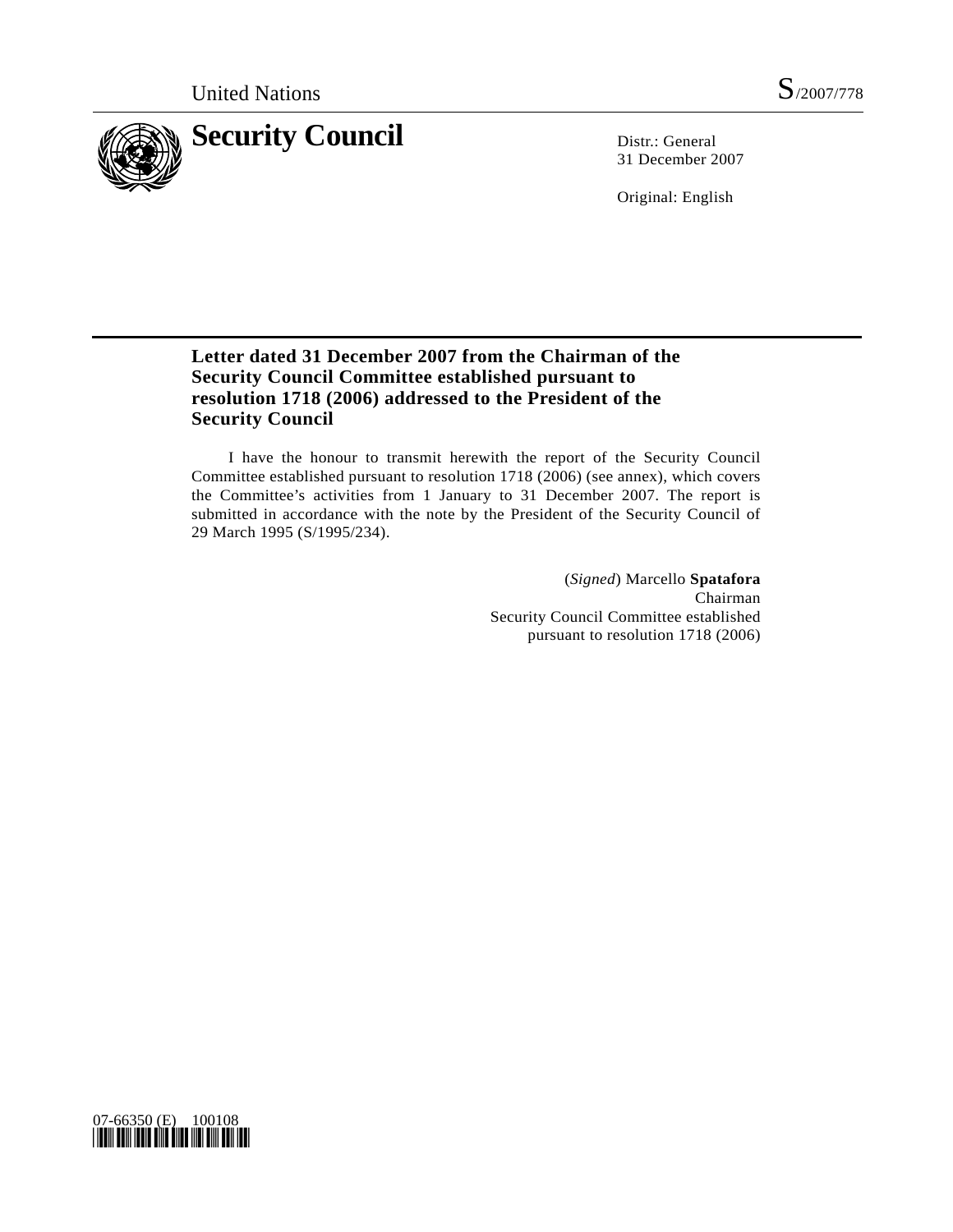#### **Annex**

## **Annual report of the Security Council Committee established pursuant to resolution 1718 (2006)**

#### **I. Introduction**

1. The present report of the Security Council Committee established pursuant to resolution 1718 (2006) covers the period from 1 January to 31 December 2007.

2. For 2007, the bureau consisted of Marcello Spatafora (Italy), with the delegations of Ghana and Peru providing the two Vice-Chairmen.

3. Since its inception, the Committee has been meeting with such frequency as necessary to carry out its duties effectively. During the reporting period, the Committee held 14 sessions of informal consultations at the expert level and one formal meeting. In discharging its mandate the Committee was guided by paragraph 12 of Security Council resolution 1718 (2006).

#### **II. Background**

4. The Committee was established in accordance with rule 28 of the provisional rules of procedure of the Security Council, to undertake the following tasks:

 (a) To seek from all States, in particular those producing or possessing the items, materials, equipment, goods and technology referred to in paragraph 8 (a) of resolution 1718 (2006), information regarding the actions taken by them to implement effectively the measures imposed by paragraph 8 of the resolution and whatever further information it may consider useful in this regard;

 (b) To examine and take appropriate action on information regarding alleged violations of measures imposed by paragraph 8 of the resolution;

 (c) To consider and decide upon requests for exemptions set out in paragraphs 9 and 10 of the resolution;

 (d) To determine additional items, materials, equipment, goods and technology to be specified for the purpose of paragraphs  $8$  (a) (i) and  $8$  (a) (ii) of the resolution;

 (e) To designate additional individuals and entities subject to the measures imposed by paragraphs 8 (d) and 8 (e) of the resolution;

 (f) To promulgate guidelines as may be necessary to facilitate the implementation of the measures imposed by the resolution;

 (g) To report at least every 90 days to the Security Council on its work, with its observations and recommendations, in particular on ways to strengthen the effectiveness of the measures imposed by paragraph 8 of resolution 1718 (2006).

#### **III. Summary of the activities of the Committee**

5. Owing to keen interest of Member States outside the Council, as well as many represented on the Council, the Committee addressed the issue of implementing paragraph 8 (a) (iii) of resolution 1718 (2006) concerning the ban on the export of luxury goods to the Democratic People's Republic of Korea. In this connection, on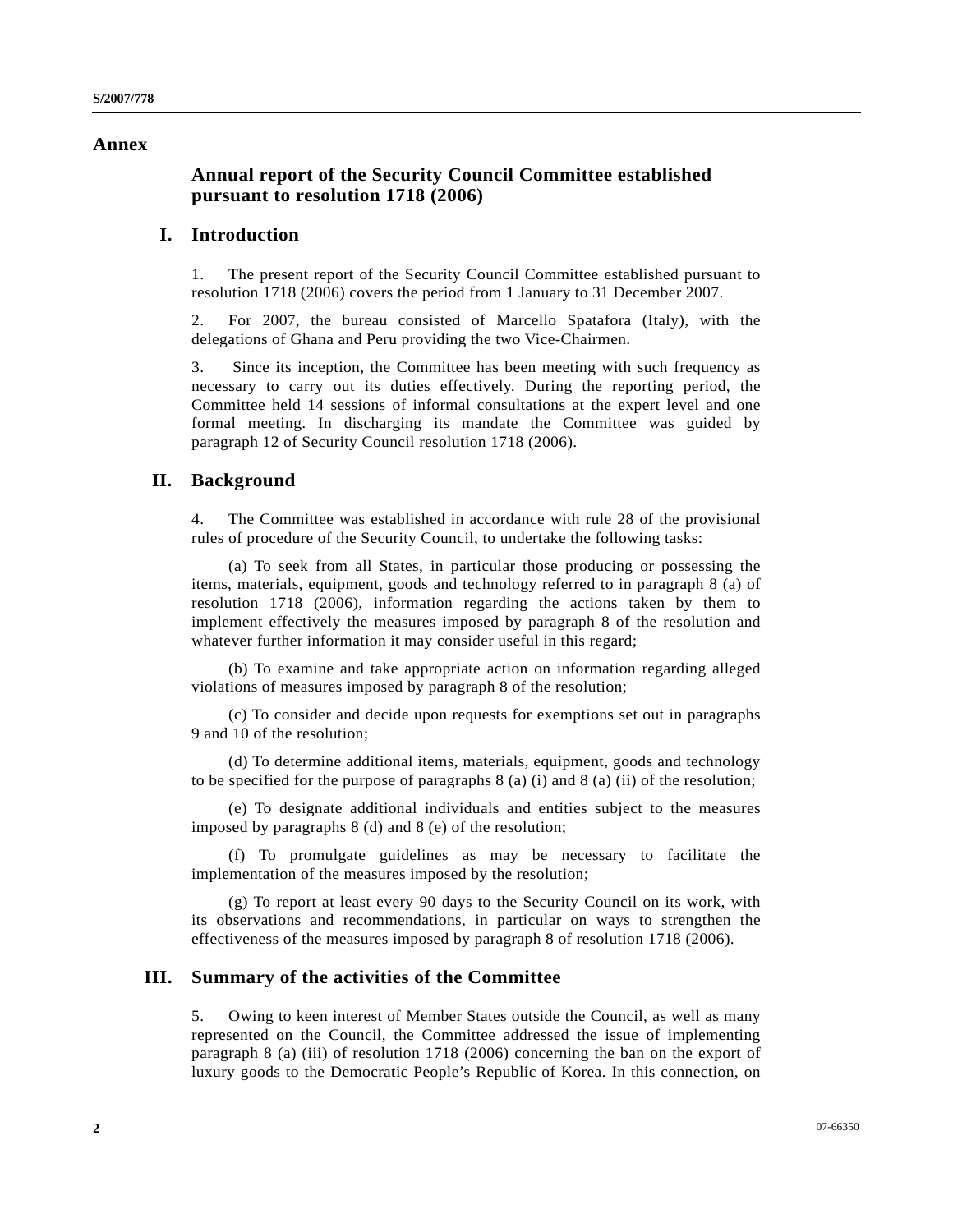21 February 2007 the Committee addressed a letter to Member States clarifying that any definition of luxury goods as might be necessary for Member States to implement the provision would be the national responsibility of individual Member States. The Committee also reaffirmed that the measures contained in paragraph 8 (a) (iii) were consistent with the objectives of the resolution and were not intended to restrict the supply of ordinary goods to the wider population of the country or to have a negative humanitarian impact on the Democratic People's Republic of Korea. The Committee referred Member States to national reports submitted pursuant to paragraph 11 of resolution 1718 (2006) as cases of national definitions and implementation with respect to luxury goods.

6. In letters dated 15 March 2007, the Committee replied to communications received from the International Air Transport Association and the Permanent Mission of Uganda to the United Nations, which had sought guidance on specific cases of cooperation with the Government of the Democratic People's Republic of Korea after the adoption of resolution 1718 (2006).

7. On 20 June 2007, at a formal meeting, the Committee adopted guidelines for the conduct of its work. This document — which was transmitted to all States for their information and use, as necessary, and was posted on the Committee's webpage (www.un.org/sc/committees/1718) — serves as a tool to guide the work of the Committee and to facilitate the implementation of the measures imposed by the Security Council in its resolution 1718 (2006).

8. In accordance with its mandate, the Committee continued the process of determining additional items, materials, equipment, goods and technology to be specified for the purpose of paragraphs 8 (a) (ii) of the resolution, and of adjusting the lists contained in documents S/2006/814, S/2006/815 and S/2006/853 and Corr.1, through the consideration of amendments proposed by the members of the Committee. No decision has been taken in this regard.

9. In paragraph 11 of its resolution 1718 (2006) the Security Council called upon all Member States to report to the Council within 30 days of the adoption of the resolution on the steps they had taken with a view to implementing effectively the provisions of paragraph 8 of the resolution. By 31 December 2007, the Committee had received reports from 71 countries and one organization (European Union), concerning the implementation of the resolution. Replies are issued as official documents of the Committee under the series S/AC.491 (see appendix to the present annex) and are also accessible electronically on the United Nations Official Document System and on the Committee website, unless a State requests that its reply be kept confidential.

10. In paragraph 12 (e) of its resolution 1718 (2006), the Security Council decided to mandate the Committee to designate additional individuals and entities subject to the measures imposed by paragraphs 8 (d) and 8 (e) of the resolution, i.e., targeted financial sanctions and travel ban, respectively. During the reporting period, the Committee has received no requests for designation on the basis of the criteria contained in the two subparagraphs referred to above.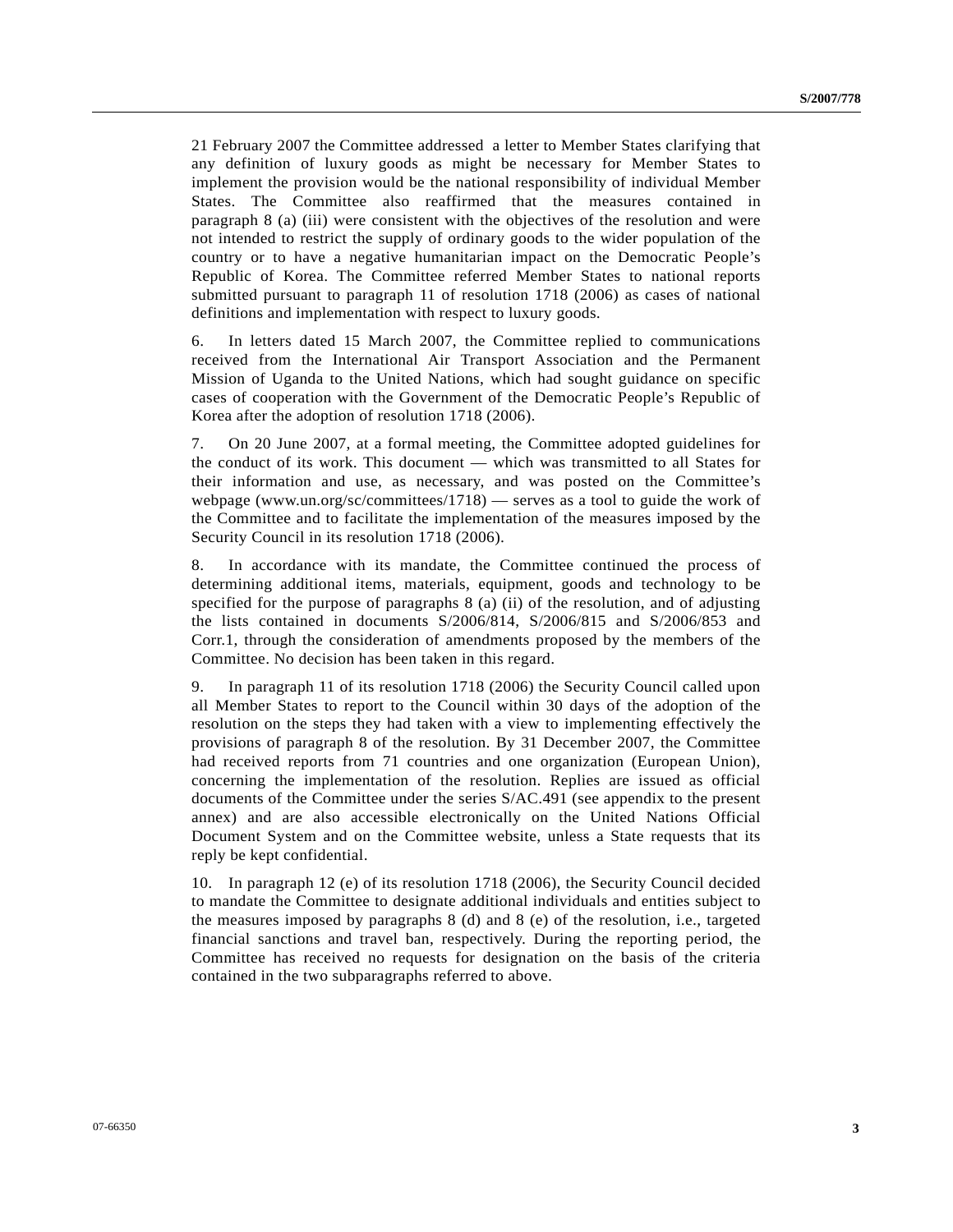### **IV. Conclusions and observations**

11. While affirming that the primary responsibility for implementing the provisions of resolution 1718 (2006) rests with States, the Committee when requested stands ready to facilitate implementation of those provisions. The Committee continues this cooperation with Member States and/or relevant organizations upon receiving specific requests in this regard.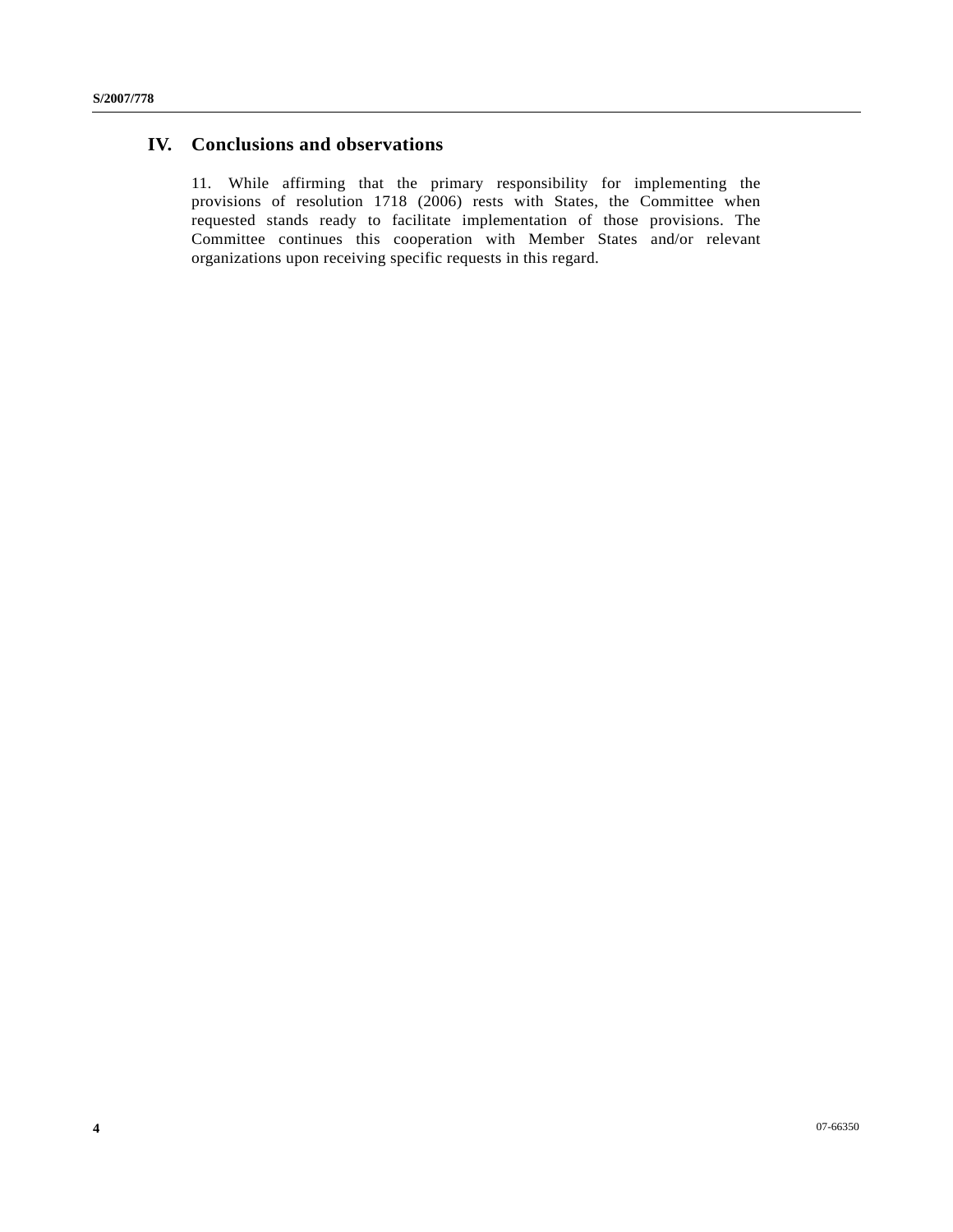# **Appendix**

# **Reports received pursuant to paragraph 11 of Security Council resolution 1718 (2006)**

| Member State or organization                            | Document symbol                          | Date of communication               |
|---------------------------------------------------------|------------------------------------------|-------------------------------------|
| Australia                                               | S/AC.49/2006/1                           | 10 November 2006                    |
| Canada                                                  | S/AC.49/2006/2                           | 13 November 2006                    |
| United Kingdom of Great Britain<br>and Northern Ireland | S/AC.49/2006/3                           | 13 November 2006                    |
| Denmark                                                 | S/AC.49/2006/4                           | 30 November 2006                    |
| Liechtenstein                                           | S/AC.49/2006/5                           | 13 November 2006                    |
| Czech Republic                                          | S/AC.49/2006/6                           | 13 November 2006                    |
| Finland (on behalf of the<br>European Union)            | S/AC.49/2006/7                           | 13 November 2006                    |
| Republic of Korea                                       | S/AC.49/2006/8<br>S/AC.49/2006/8/Add.1   | 13 November 2006<br>12 January 2007 |
| Singapore                                               | S/AC.49/2006/9                           | 13 November 2006                    |
| Japan                                                   | S/AC.49/2006/10                          | 13 November 2006                    |
| United States of America                                | S/AC.49/2006/11                          | 13 November 2006                    |
| France                                                  | S/AC.49/2006/12                          | 13 November 2006                    |
| <b>Russian Federation</b>                               | S/AC.49/2006/13<br>S/AC.49/2006/13/Add.1 | 13 November 2006<br>1 June 2007     |
| Slovakia                                                | S/AC.49/2006/14                          | 14 November 2006                    |
| Hungary                                                 | S/AC.49/2006/15                          | 14 November 2006                    |
| New Zealand                                             | S/AC.49/2006/16                          | 15 November 2006                    |
| Finland                                                 | S/AC.49/2006/17                          | 13 November 2006                    |
| Slovenia                                                | S/AC.49/2006/18                          | 14 November 2006                    |
| Marshall Islands                                        | S/AC.49/2006/19                          | 16 November 2006                    |
| <b>Belarus</b>                                          | S/AC.49/2006/20                          | 16 November 2006                    |
| China                                                   | S/AC.49/2006/21                          | 15 November 2006                    |
| Sweden                                                  | S/AC.49/2006/22                          | 16 November 2006                    |
| Cuba                                                    | S/AC.49/2006/23                          | 13 November 2006                    |
| Romania                                                 | S/AC.49/2006/24                          | 14 November 2006                    |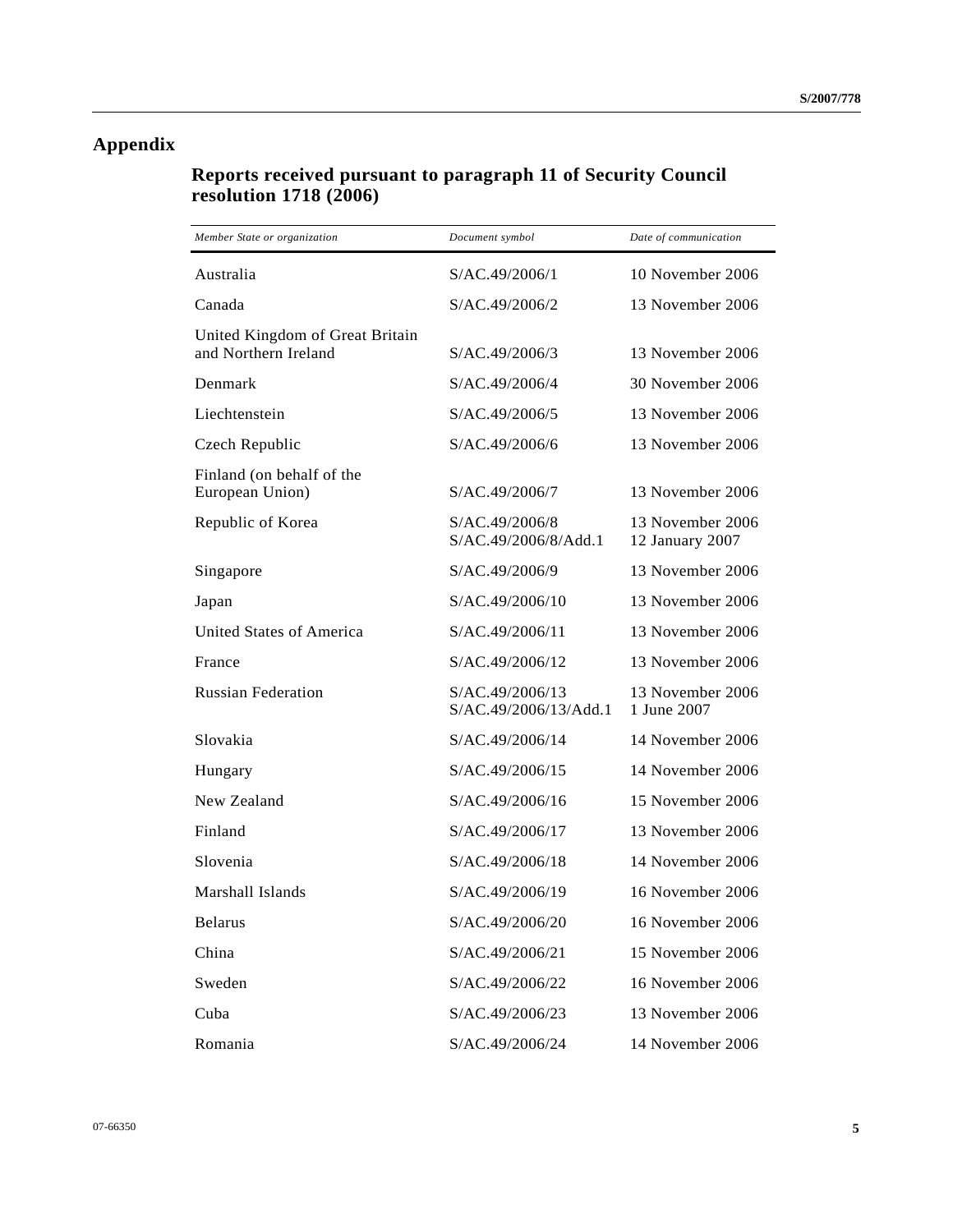| Member State or organization                 | Document symbol                          | Date of communication               |
|----------------------------------------------|------------------------------------------|-------------------------------------|
| Cyprus                                       | S/AC.49/2006/25                          | 16 November 2006                    |
| Poland                                       | S/AC.49/2006/26                          | 16 November 2006                    |
| Belgium                                      | S/AC.49/2006/27                          | 17 November 2006                    |
| Sri Lanka                                    | S/AC.49/2006/28                          | 20 November 2006                    |
| Thailand                                     | S/AC.49/2006/29                          | 20 November 2006                    |
| Argentina                                    | S/AC.49/2006/30<br>S/AC.49/2006/30/Add.1 | 22 November 2006<br>5 February 2007 |
| Bulgaria                                     | S/AC.49/2006/31<br>S/AC.49/2006/31/Add.1 | 28 November 2006<br>7 February 2007 |
| Italy                                        | S/AC.49/2006/32                          | 28 November 2006                    |
| Germany                                      | S/AC.49/2006/33                          | 30 November 2006                    |
| Switzerland                                  | S/AC.49/2006/34                          | 30 November 2006                    |
| <b>Brazil</b>                                | S/AC.49/2006/35                          | 10 November 2006                    |
| Spain                                        | S/AC.49/2006/36                          | 29 November 2006                    |
| Portugal                                     | S/AC.49/2006/37                          | 30 November 2006                    |
| Albania                                      | S/AC.49/2006/38                          | 1 December 2006                     |
| The former Yugoslav Republic of<br>Macedonia | S/AC.49/2006/39                          | 6 December 2006                     |
| South Africa                                 | S/AC.49/2006/40                          | 7 December 2006                     |
| Panama                                       | S/AC.49/2006/41                          | 14 December 2006                    |
| Malta                                        | S/AC.49/2006/42                          | 12 December 2006                    |
| Latvia                                       | S/AC.49/2006/43                          | 19 December 2006                    |
| Peru                                         | S/AC.49/2006/44                          | 21 December 2006                    |
| Mexico                                       | S/AC.49/2006/45                          | 22 December 2006                    |
| Estonia                                      | S/AC.49/2006/46                          | 22 December 2006                    |
| Austria                                      | S/AC.49/2007/1                           | 28 December 2006                    |
| Serbia                                       | S/AC.49/2007/2                           | 9 January 2007                      |
| Indonesia                                    | S/AC.49/2007/3                           | 10 January 2007                     |
| Qatar                                        | S/AC.49/2007/4<br>S/AC.49/2007/4/Add.1   | 10 January 2007<br>14 May 2007      |
| Lithuania                                    | S/AC.49/2007/5                           | 15 January 2007                     |